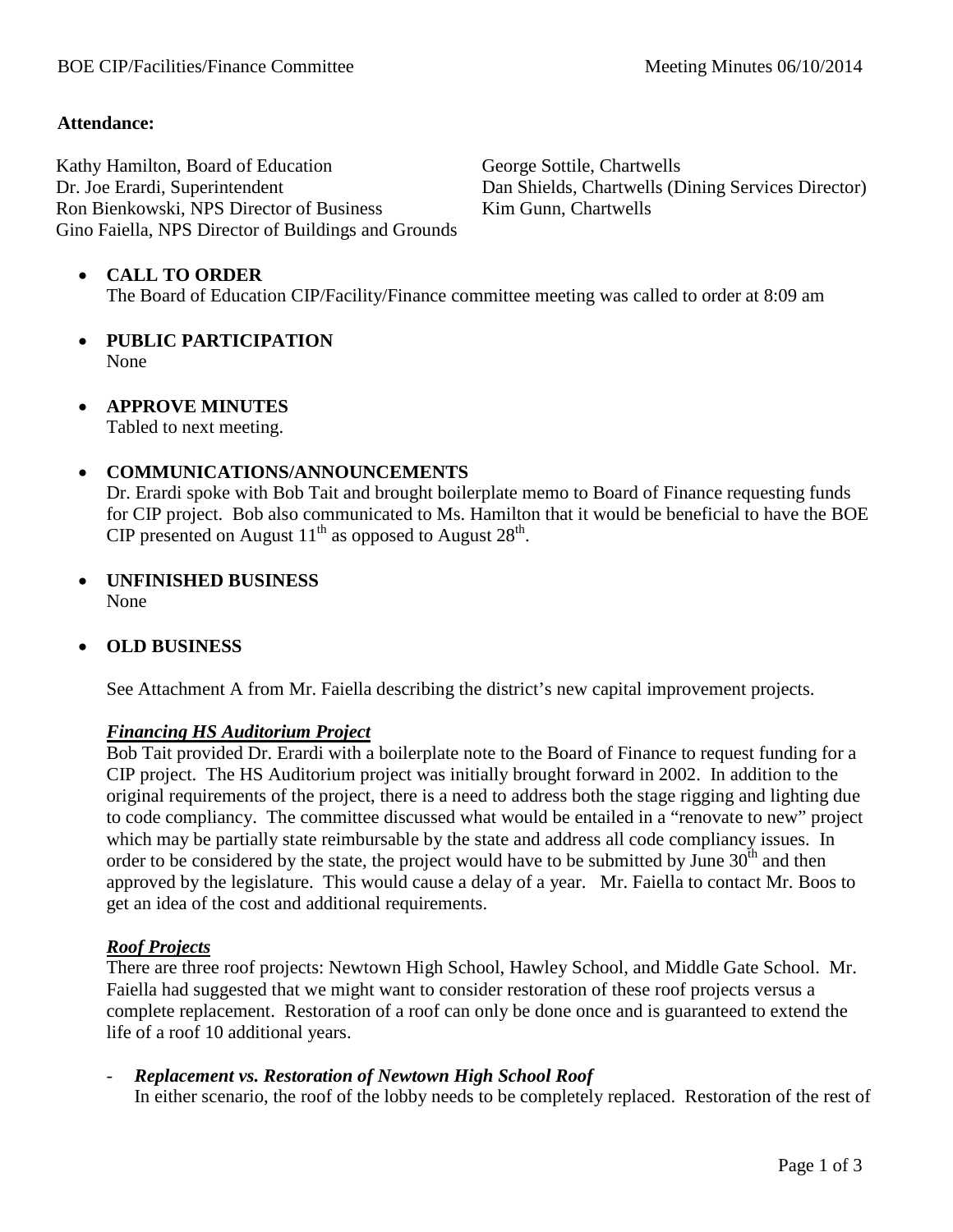the old NHS Roof and the lobby replacement is estimated to cost \$1,040,000. Restoration will extend the life of the roof an additional 10 years (guaranteed). To replace the entire old NHS roof (including the lobby section) is estimated to cost \$3,500,000. The ideal location in the CIP for this project is in the year 2016-17 (Year 2).

## - *Replacement vs. Restoration of Hawley School Roof*

In either scenario, the roof of the 1997 section of the Hawley School roof needs to be completely replaced. Restoration of the 1948 section and replacement of the 1997 section is estimated to cost \$600,000. Restoration will extend the life of the roof an additional 10 years (guaranteed). Replacing both the 1948 & 1997 sections is estimated to cost \$800,000. The ideal location in the CIP for this project is in the year 2017-18 (Year 3).

## - *Replacement vs. Restoration of Middle Gate Roof*

Restoration of the 1964 section is estimated to cost \$250,000. Restoration will extend the life of the roof an additional 10 years (guaranteed). Replacing both the 1948 & 1997 sections is estimated to cost \$800,000. The ideal location in the CIP for this project is in the year 2019-20 (Year 5).

#### *Middle Gate Boiler Replacement*

This project is to replace two 1964 boilers with higher efficiency natural gas fired boilers and their associated igniters and pumps. There are also funds in the project amount to do possible asbestos abatement. There is no need to replace the fin tubes within the school. Part of this project is to bring the gas line to Middle Gate School – the cost does not include this portion of the project and needs to be discussed with Yankee Gas and possible help from Public Works. The current cost of the boiler project is \$650,000 and recommended to be put in the year 2017-18 (Year 3).

#### *Middle Gate Window Replacement*

This project was initially included in the CIP to provide more efficient windows. With new state regulations being created due to security and possible remediation costs, it has been recommended that the cost of this project would grow too large to be considered at this time to be a cost saving measure and should be removed from the CIP.

# • **NEW BUSINESS**

# *Chartwells' Food Service Contract*

There is the National School Lunch program whose goal is to offer children a full lunch meeting specific nutritional requirements – this is a federal program. When students purchase this full meal, the district is reimbursed \$0.10. A separate state of Connecticut program is called Healthy Lunch Choice. This program addresses the snacks and "add-ons" which students are allowed to purchase if districts participate in this program. In basic terms, it restricts the a-la-carte items. The Chartwells proposal, which was endorsed by the committee and voted by the full board in the affirmative, was to participate in the National School Lunch program for all schools except for Newtown High School. The estimated revenues by accepting this proposal were \$22,000. In March, there was a proposed change to the National School Lunch program effective July 1, 2014 which would not allow the reimbursement in our case – thus losing the \$22,000. The change in the program made the National program more like the Connecticut state program. The legislature still has not voted; so, the results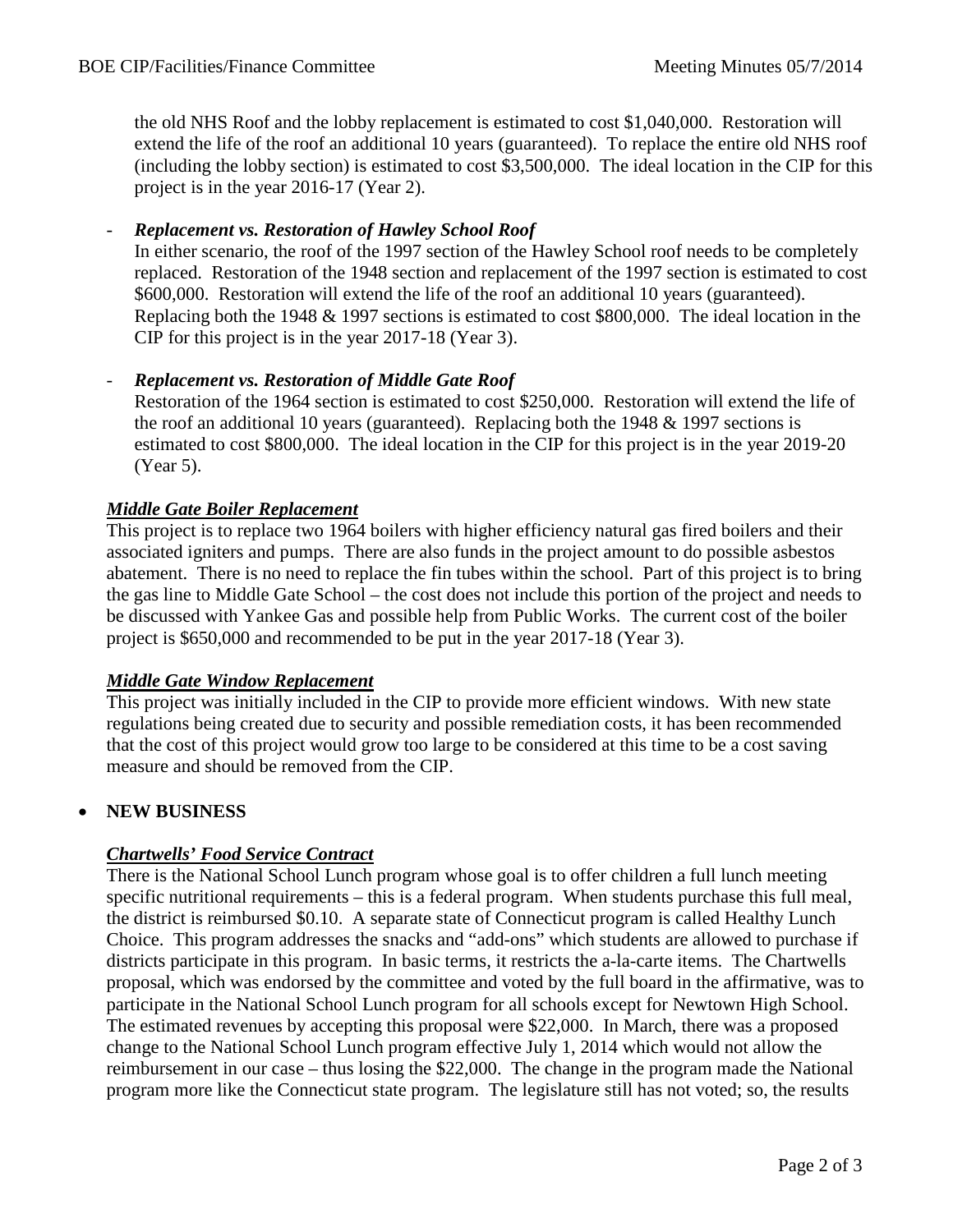are uncertain. In any event, Chartwells has decided to honor it's original estimate of \$22,000 regardless of whether the reimbursement is allowed.

Action items for next meeting:

| <b>Responsible Party</b> | <b>Action Item</b>                                            | <b>Due Date</b> |
|--------------------------|---------------------------------------------------------------|-----------------|
|                          | Contact Mr. Boos to get an idea of the cost and additional    |                 |
|                          | requirements of a "renovate to new" project for the NHS       |                 |
| Gino                     | Auditorium.                                                   | 6/30/2014       |
|                          | Firm up the cost for NHS Auditorium with additional           |                 |
| Gino                     | requirement to correct stage rigging and lighting.            | 6/30/2014       |
|                          | Add backup information for new CIP projects and update NHS    |                 |
| Ron                      | Auditorium project backup data.                               | 6/30/2014       |
|                          | Bring forward CIP information to BOE for a first read on June |                 |
| Committee                | $30th$ .                                                      | 6/30/2014       |
|                          | Bring forward CIP information to BOE for a final read on July |                 |
| Committee                | $15^{\text{th}}$ .                                            | 7/15/2014       |
| Committee                | Present CIP to BOF on August 11 <sup>th</sup> .               | 8/11/2014       |
|                          | Bring forward information to full BOE about Chartwells        |                 |
| Kathy/Ron                | contract.                                                     | 6/30/2014       |

Next Meeting is scheduled for June 30<sup>th</sup>, 8 am, Conference Room 1.

# • **PUBLIC PARTICIPATION**

None

• **ADJOURNMENT** – Meeting was adjourned at 9:15am.

Submitted: Kathy Hamilton, CIP/Facilities/Finance Committee Chair